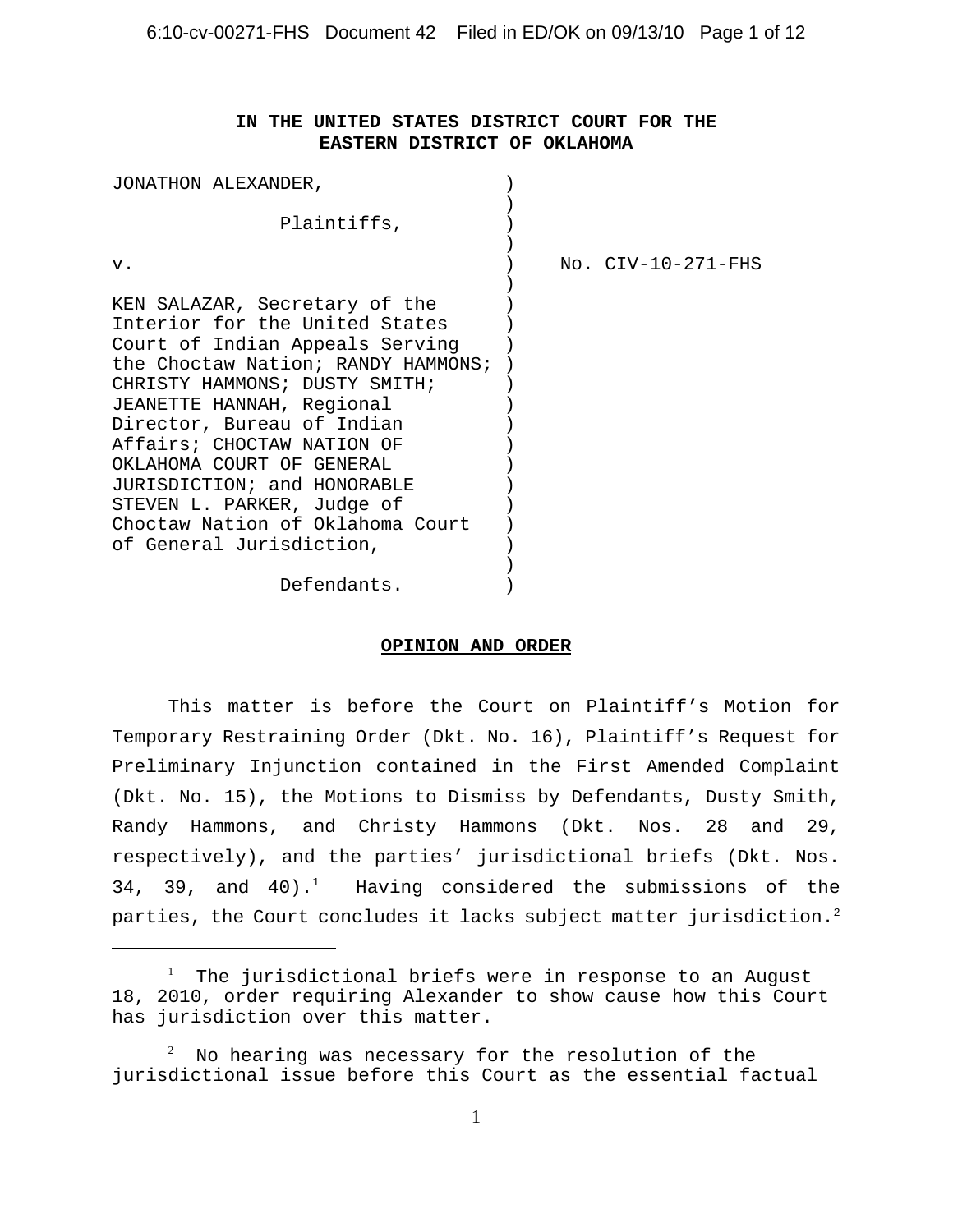#### **BACKGROUND**

Plaintiff, Jonathon Alexander ("Alexander"), is the father of two children, J.J.A. and T.A., ages eight and six, respectively. Alexander has a long history of alcohol related issues and he was arrested and jailed for DUI on September 12, 2005. Alexander was incarcerated from September 12, 2005, until February 28, 2007. During his incarceration, Alexander's children were placed into the custody of the Choctaw Nation.<sup>3</sup> Shortly after his incarceration began, Alexander made arrangements to place his children under the care of guardians. With the assistance of a child welfare worker with the Bureau of Indian Affairs ("BIA"), Alexander placed J.J.A. with the Defendants, Randy and Christy Hammons ("Hammons"), and T.A. with Defendant, Dusty Smith ("Smith").<sup>4</sup> Under these guardianship arrangements, the Hammons and Smith would care for the children while Alexander was in prison and Alexander would resume custody and care of the children after his release from prison. Alexander was not obligated to support his children while he was

allegations of the First Amended Complaint are undisputed. See Ordinance 59 Association v. Babbitt, 970 F.Supp. 914, 918 (D. Wyoming 1997)(evidentiary hearing on issues of sovereign immunity and subject matter jurisdiction not necessary where "defendants do not dispute the complaint's factual allegations which are dispositive for the motions to dismiss."), aff'd, 163 F.3d 1150  $(10^{th}$  Cir. 1998).

 $^3$  In his Response to Motions to Dismiss (Dkt. No. 32), Alexander notes that his children were "initially citizens of the Chickasaw Nation; it wasn't until after [Alexander] went to prison that the Defendant Guardians transferred the children's memberships to the Choctaw Nation."

 $^4$  The guardianship of T.A. was with Dusty Smith and his wife at the time, LaVonda Smith. According to Alexander, after LaVonda Smith secured a divorce from Dusty Smith, she relinquished any rights or obligations with respect T.A. although apparently without any judicial approval.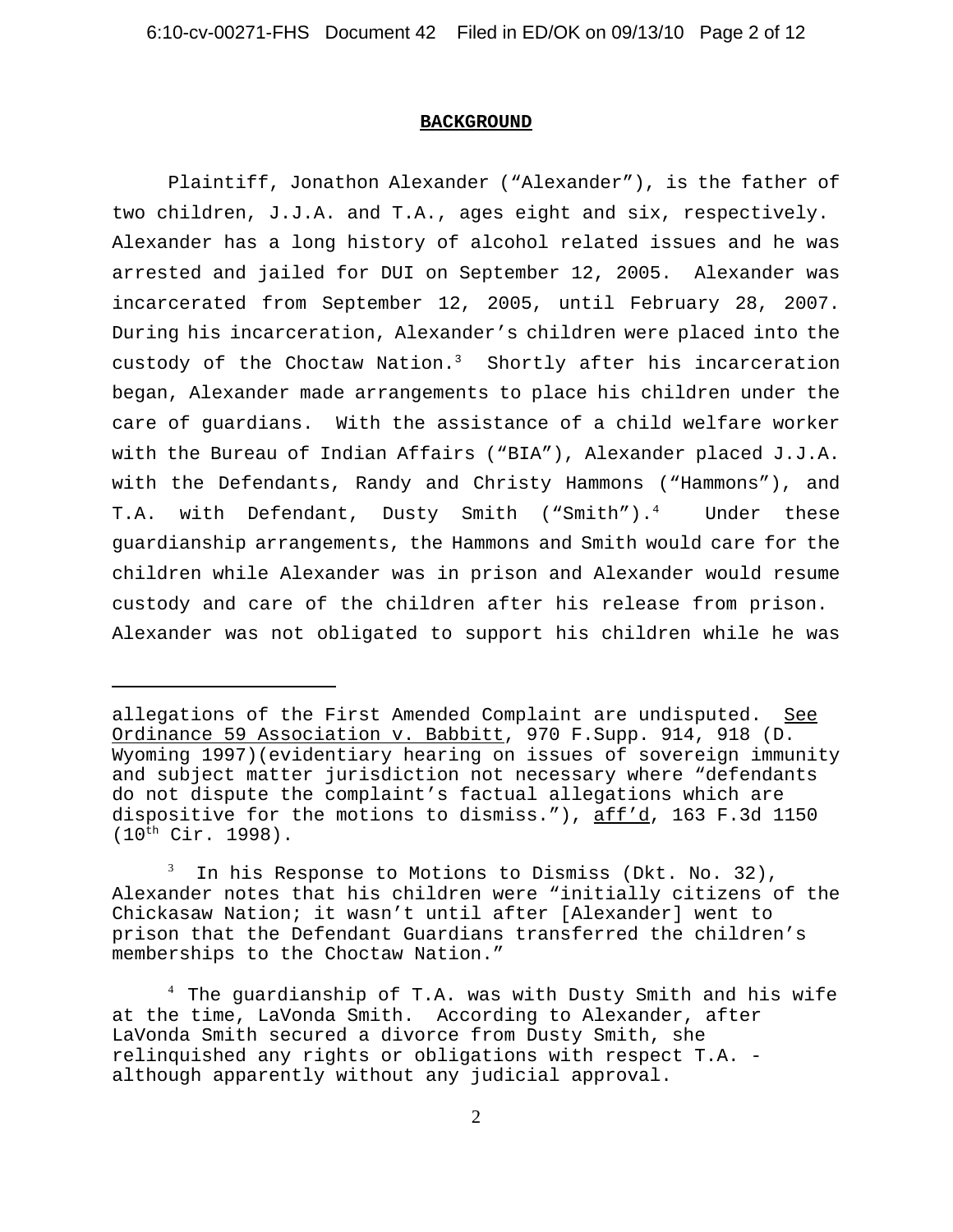incarcerated and there was not any court order requiring child support.

Alexander was released from prison on February 28, 2007, and was placed on homebound detention (with an ankle monitor) at his father's home in Ada, Oklahoma. This homebound detention was to last until October, 2007. During this period of strict confinement, Alexander attempted to reestablish his relationship with his children in preparation for their return to him. Alexander sought assistance through the BIA child welfare worker, who told him in September, 2007, that she would not support any visitation as she was "for the adoption" by the guardians. Alexander contacted the Hammons to resume visitation with J.J.A., but was only able to set up a visit to see one of J.J.A.'s t-ball games in Rattan, Oklahoma.5 Alexander had difficulty contacting Smith to resume visitation with T.A. It appears Alexander may have had some phone contact with Smith, but no visitation with T.A. was arranged.

In April, 2008, the Hammons and Smith petitioned to adopt the children without the consent of Alexander. These adoption petitions were filed in the District Court of Pushmataha County and were subsequently transferred to the Court of Indian Offenses, or C.F.R. Trial Court. Alexander contested the adoption petitions. The C.F.R. Trial Court conducted a hearing on the matter and, on July 11, 2009, denied the adoption petitions and the requests to terminate Alexander's parental rights. On September 9, 2009, the Hammons, Smith, and the Choctaw Nation appealed the C.F.R. Trial Court's decision. On June 21, 2010, the C.F.R. Court of Indian

<sup>5</sup> Alexander received the permission of his probation officer to make this visit during the period of his home confinement.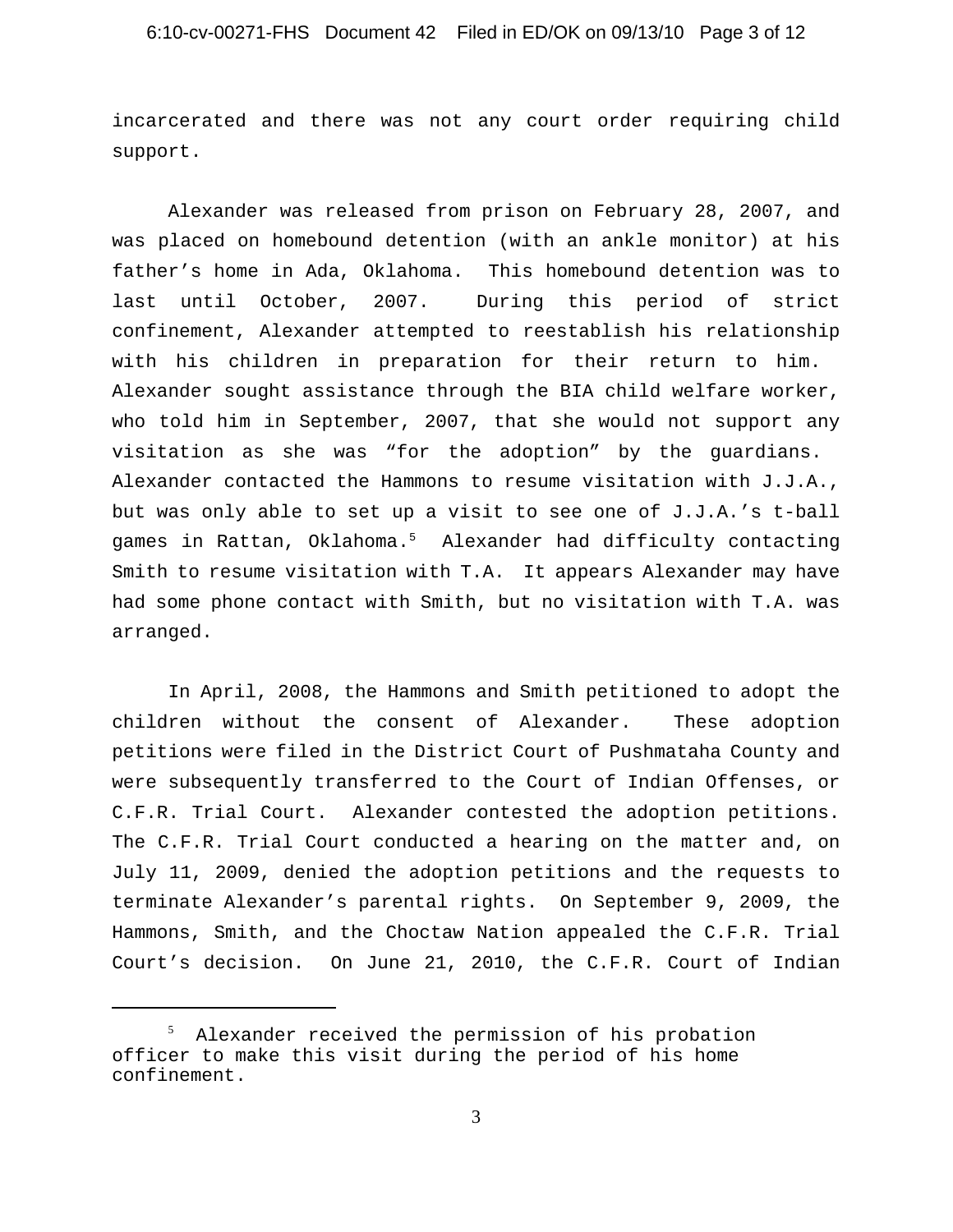# 6:10-cv-00271-FHS Document 42 Filed in ED/OK on 09/13/10 Page 4 of 12

Appeals reversed the decision of the C.F.R. Trial Court. The C.F.R. Court of Indian Appeals ordered the termination of Alexander's parental rights and granted sole custody of J.J.A. and T.A. to the Hammons and Smith, respectively. On July 16, 2010, Judge Steven L. Parker of the Choctaw Nation of Oklahoma Court of General Jurisdiction denied Alexander's request to stay pending appeal to the United States Supreme Court and terminated all contact between Alexander and his children. In his Motion for Temporary Restraining Order (Dkt. No. 16 filed on August 8, 2010) Alexander contends Judge Parker will issue a ruling on the adoptions on August 13, 2010.<sup>6</sup>

During the course of these adoption proceedings, certain events took place which are at the heart of the dispute herein. The legislative body of the Choctaw Nation, the Tribal Council, determined that the judicial administration of justice of the Choctaw Nation was not being adequately served by the operation of the C.F.R. Courts under contract with the BIA. As a result, on April 11, 2009, the Tribal Council of the Choctaw Nation passed Council Bill CB-65-2009, which established a Court of General Jurisdiction for the Choctaw Nation of Oklahoma ("Choctaw Tribal Court") pursuant to the terms, conditions and provisions of An Act Establishing a Court of General Jurisdiction for the Choctaw Nation of Oklahoma (the "Act"). On April 14, 2009, the Chief of the Choctaw Nation signed Council Bill CB-65-2009. Under the terms of Council Bill CB-65-2009, the CFR Courts would cease to exist and would be replaced by the Choctaw Tribal Court "on and after the effective date of the Act." The Act was to become effective "upon approval of the amended self-governance compact by the United States Department of Interior" and "upon an Executive Order of the

<sup>6</sup> This Court has not been informed of any action taken by Judge Parker.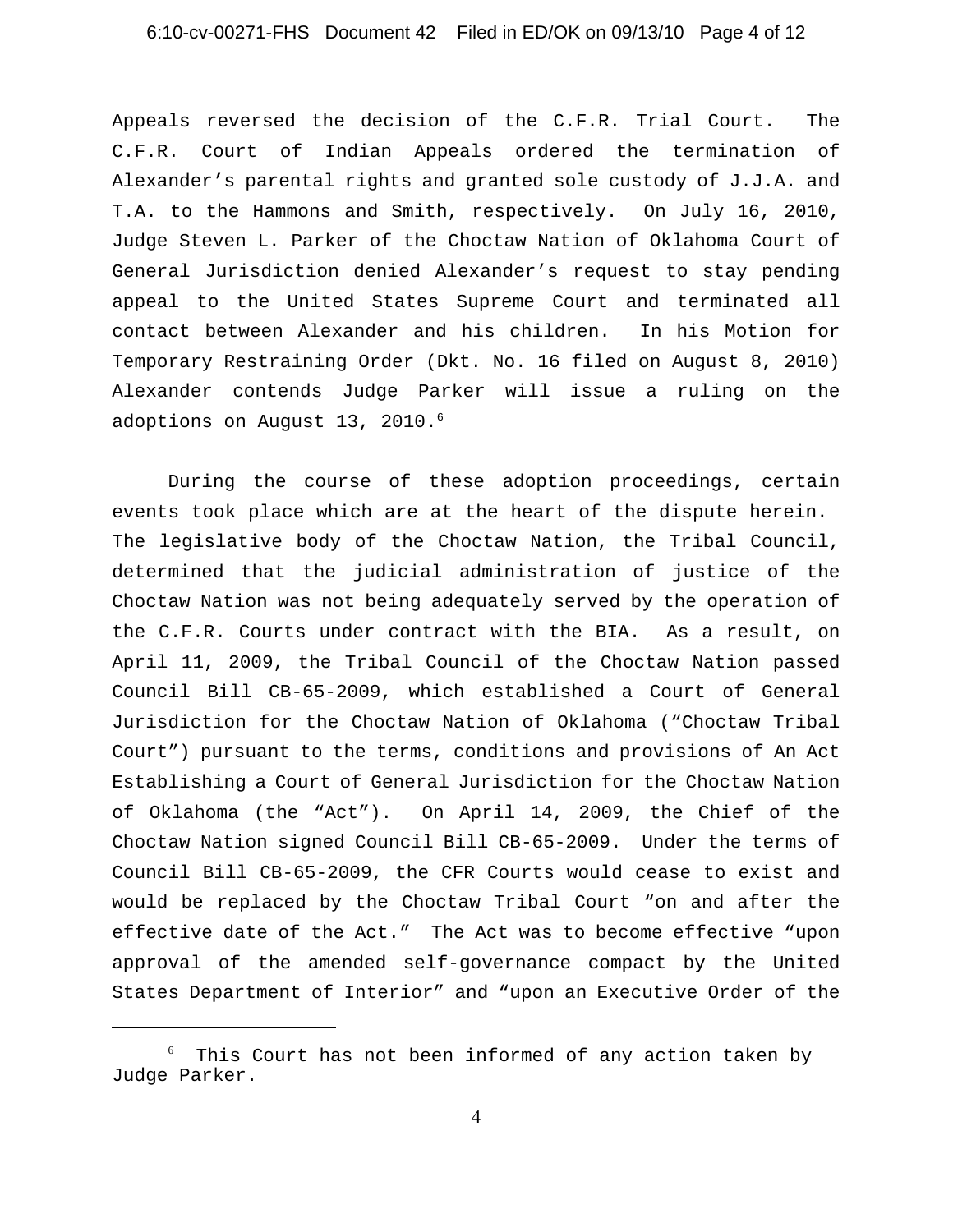### 6:10-cv-00271-FHS Document 42 Filed in ED/OK on 09/13/10 Page 5 of 12

Chief directing the [Choctaw Tribal] Court to become fully functional." The Act was approved by the BIA on October 8, 2009. Thereafter, on February 4, 2010, the Chief of the Choctaw Nation issued an Executive Order Activating the Court of General Jurisdiction of the Choctaw Nation. This Executive Order directed that the Choctaw Tribal Court be fully functional as of February 4, 2010. The Executive Order further provided, however, that "the CFR Court of Appeals for the Choctaw Nation shall continue to function until all pending appeals are final therein" with any decisions of the CFR Court of Indian Appeals being "remanded to the Trial Division of the Court of General Jurisdiction of the Choctaw Nation for any post-appeal proceedings."

Alexander contends this February 4, 2010, Executive Order maintaining jurisdiction of pending appeals in the CFR Court of Indian Appeals is in violation of the separation of powers found in the Constitution of the Choctaw Nation as it is an exercise of legislative powers by the Executive branch through the Chief of the Choctaw Nation. Alexander contends that while Council Bill CB-65- 2009 authorized the Chief of the Choctaw Nation to direct when the Choctaw Tribal Courts became "fully functional," neither Council Bill CB-65-2009 nor any provision of the Choctaw Constitution vested in him the authority to direct that pending appeals remain in the CFR Court of Indian Appeals.<sup>7</sup> Consequently, Alexander

<sup>7</sup> Alexander relies on language in both Council Bill CB-65- 2009 and the Act in support of his argument that the Chief of the Choctaw Nation was limited to directing when the Choctaw Tribal Court became "fully functional." Council Bill CB-65-2009 provides that "*on and after the effective date of the Act*, the CFR Court will cease to exist and shall be replaced by the Court of General Jurisdiction for the Choctaw Nation of Oklahoma." (Emphasis added). Under Section 1.101 of the Act, the Choctaw Tribal Court has "general civil and criminal jurisdiction over" the Choctaw Nation and shall be assigned "all duties and jurisdiction of the CFR Court of Indian Offenses of the Choctaw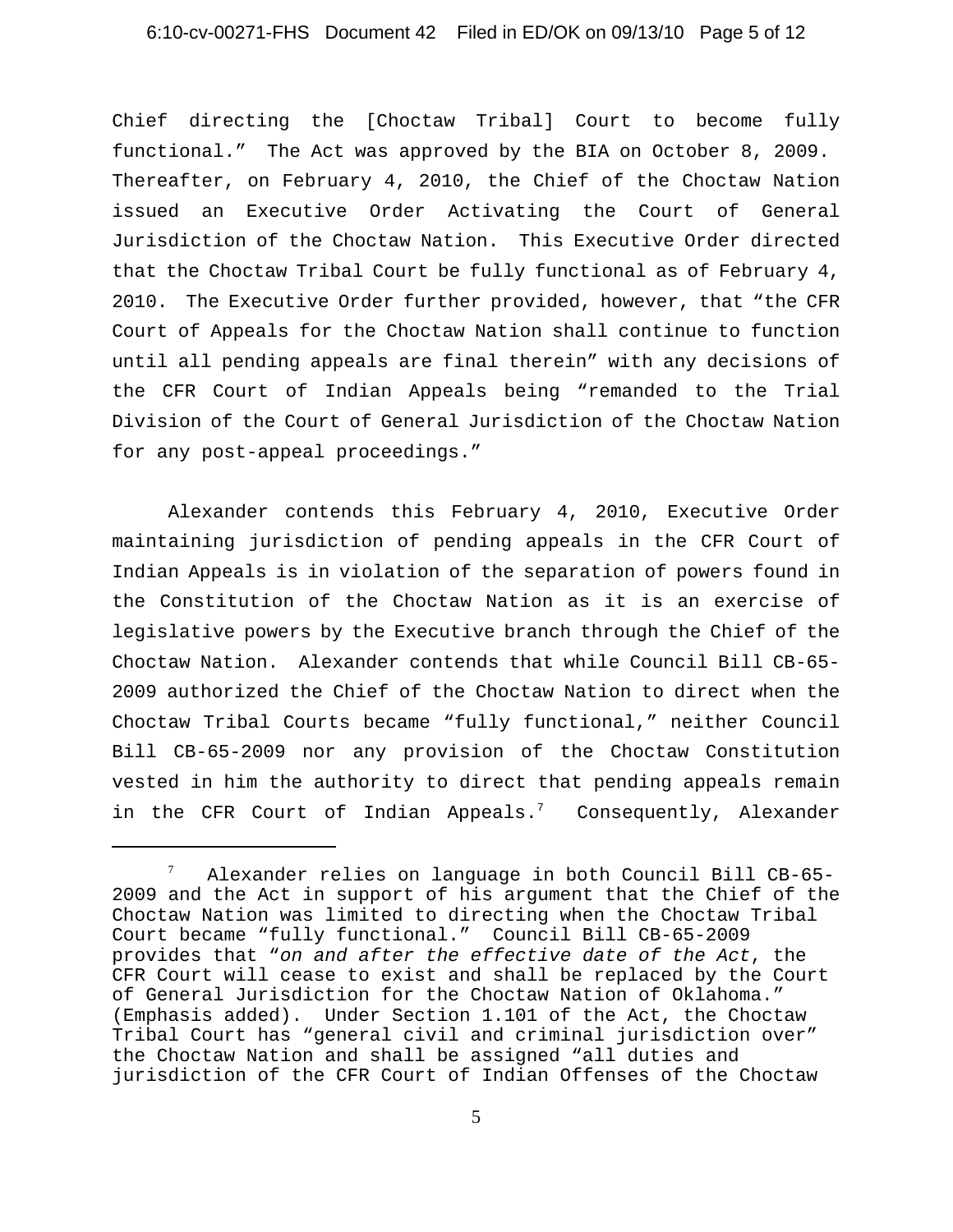# 6:10-cv-00271-FHS Document 42 Filed in ED/OK on 09/13/10 Page 6 of 12

contends that the C.F.R. Court of Indian Appeals was without jurisdiction when it issued its decision on June 21, 2010, terminating his parental rights and granting custody of the children to the Hammons and Smith. Alexander has filed this federal court complaint asking this Court to invalidate the decision of the C.F.R. Court of Indian Appeals. In his Motion for Temporary Restraining Order (Dkt. No. 16), Alexander also seeks to enjoin Judge Parker, the Hammons, and Smith from going forward with any court proceedings involving the adoption of J.J.A. and T.A., and further, seeks an order restoring his visitation rights pending a trial on the merits in this Court.<sup>8</sup>

#### **ANALYSIS**

Although there are various non-tribal defendants named herein, this is essentially an action brought by Alexander to invalidate a decision by the C.F.R. Court of Indian Appeals and to enjoin the newly-created Court of General Jurisdiction of the Choctaw Nation from adjudicating the adoption proceedings involving J.J.A. and T.A. At the heart of this action is Alexander's claim that the C.F.R. Court of Indian Appeals lacked the authority to render its June 10, 2010, decision terminating his parental rights and awarding custody to the Hammons and Smith. Resolution of this

Nation *immediately on the effective date*." (Emphasis added). Furthermore Secton 1.101 of the Act provides that "[a]ll pending cases in the CFR Court of Indian Offenses shall be transferred to the Court of General Jurisdiction."

<sup>8</sup> Alexander's request for a trial on the merits in this Court is confusing given his alternative requests in his pleadings for (1) the original decision of the C.F.R. Trial Court terminating the adoptions to stand as final, see Plaintiff's Response to Motions to Dismiss (Dkt. No. 32 at p. 8), (2) a new trial in the Choctaw Trial Court,  $\frac{\text{see id}}{\text{and if}}$ , or (3) an appeal to the Choctaw Appellate Court, see Amended Complaint, ¶ 20.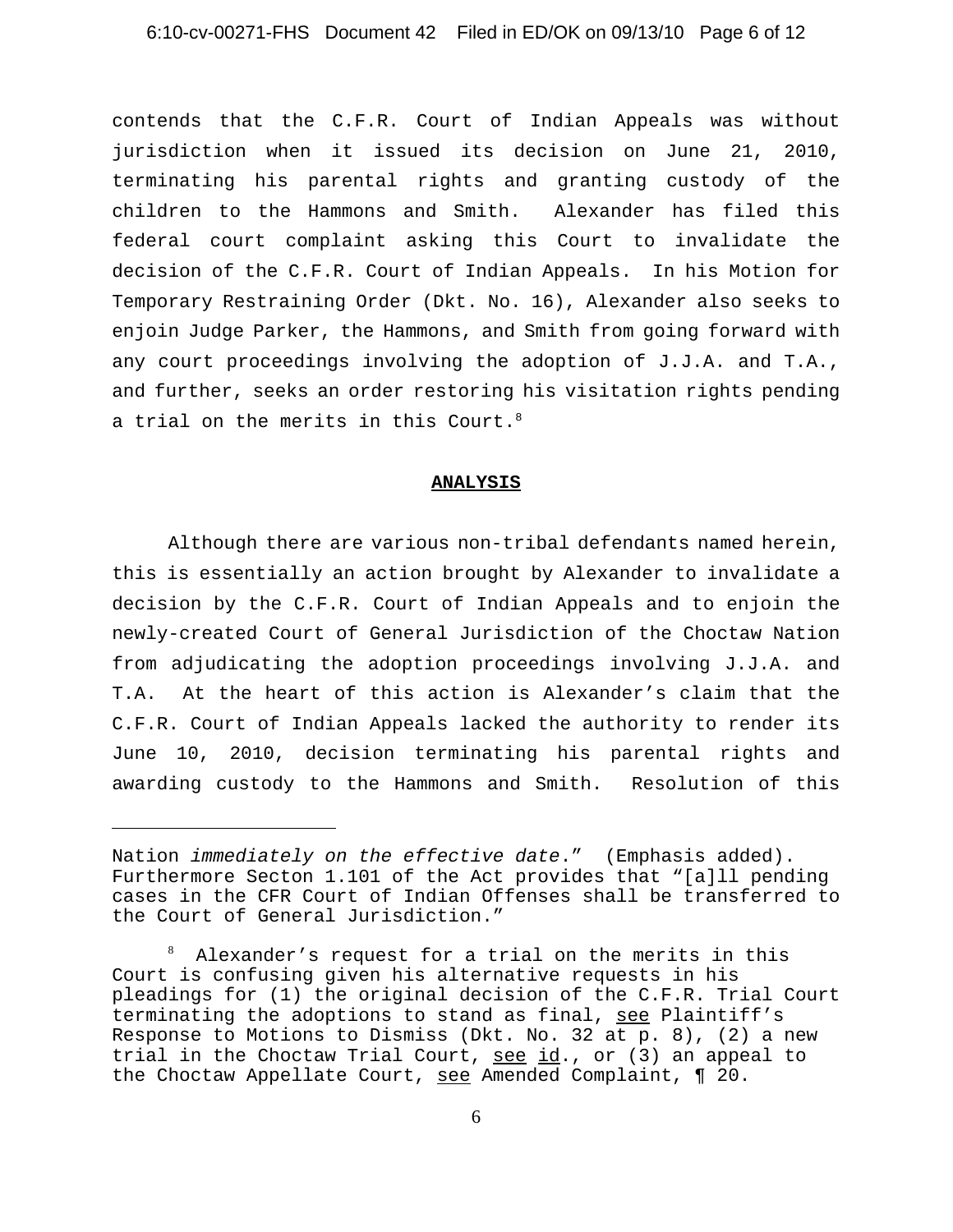# 6:10-cv-00271-FHS Document 42 Filed in ED/OK on 09/13/10 Page 7 of 12

claim requires an interpretation of the relevant Choctaw legislation, Council Bill CB-65-2009 and the Act, as well as the February 4, 2010, Executive Order. Moreover, the linchpin of Alexander's argument, i.e., that the Chief usurped a legislative function in issuing the February 4, 2010, Executive Order, implicates the Constitution of the Choctaw Nation.

In bringing this action and seeking federal court review, Alexander asserts several bases for this Court's jurisdiction. First, Alexander claims subject matter jurisdiction is appropriate under 28 U.S.C. § 1331, which provides that "[t]he district courts shall have original jurisdiction of all civil actions arising under the Constitution, law, or treaties of the United States." In order to invoke this Court's jurisdiction under section 1331, it is not necessary for Alexander assert a claim based on a federal statute or a provision of the Constitution; however, it is necessary for him "to assert a claim 'arising under' federal law." National Farmers Union Insurance Companies v. Crow Tribe of Indians, 471 U.S. 845, 850 (1985). This action, however, does not "arise under" any federal law within the meaning of section 1331. Rather, resolution of the issues and claims in this case involves an interpretation of a legislative enactment of the Choctaw Nation and the force and effect of an Executive Order issued by the Chief of the Choctaw Nation, with reference to the Choctaw Constitution for an examination of the separation of powers argument. No federal law is implicated. Alexander suggests that federal law is implicated because the C.F.R. Court of Indian Appeals is administered by the BIA pursuant to federal administrative regulations setting forth its jurisdictional limits. The Court disagrees as the baseline jurisdiction of the C.F.R. Court of Indian Appeals, before the adoption of the Choctaw Tribal Court system, is not an issue in this case. The issue is whether the

7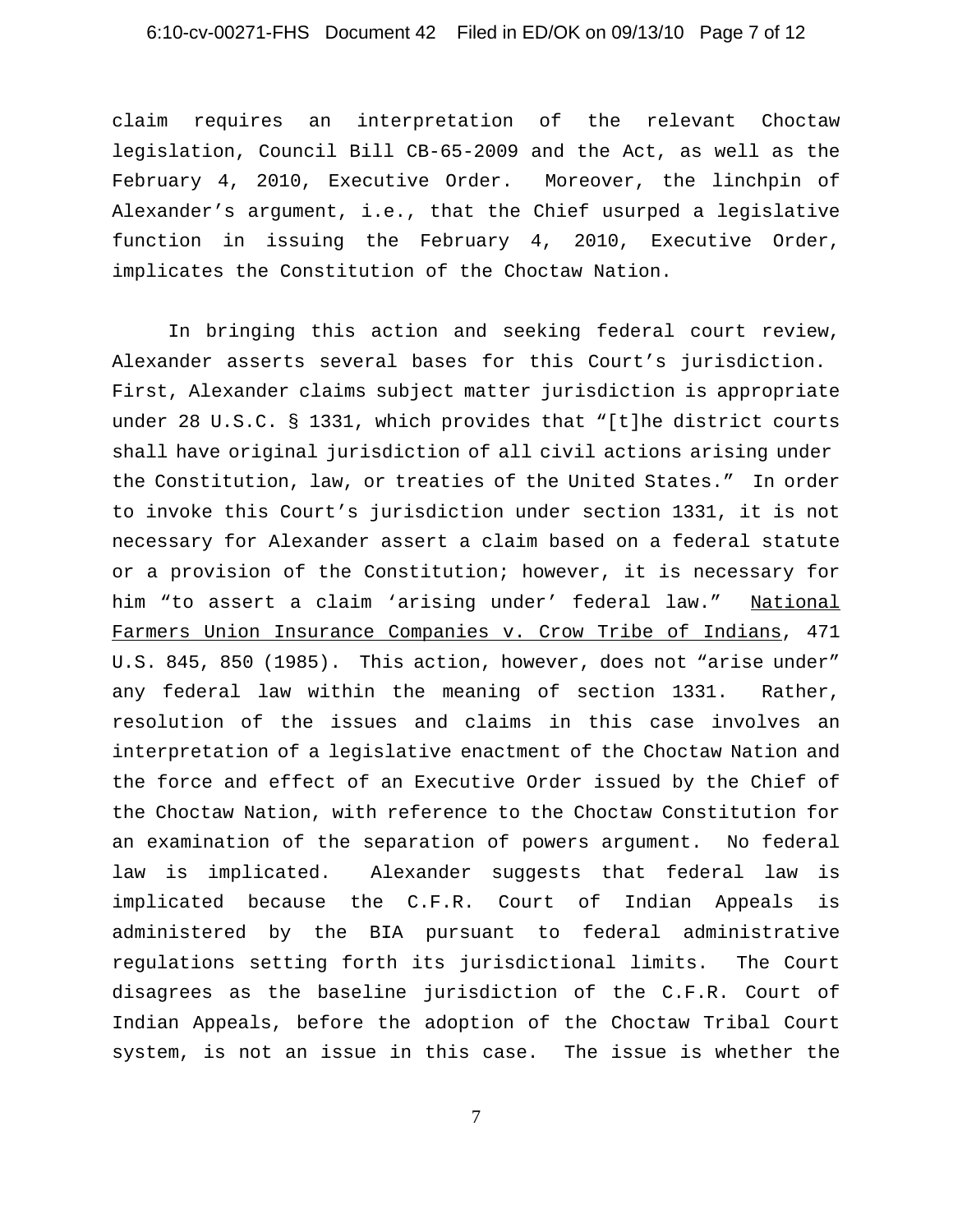implementation of the new tribal court system was accomplished consistent with tribal legislation and tribal Constitutional provisions. These are issues "arising under" tribal law, not federal law.

Alexander relies on National Farmers Union for the proposition that federal courts "may determine under § 1331 whether a tribal court has exceeded the lawful limits of its jurisdiction." Id. at 853. National Farmers Union involved an action brought by the insurer of a non-Indian property owner to enjoin tribal officials and a tribal court from enforcing a default judgment awarding against the non-Indian property owner in a tribal court proceeding. In determining that federal court jurisdiction was properly invoked, the Supreme Court held:

The question whether an Indian tribe retains the power to compel a non-Indian property owner to submit to the civil jurisdiction of a tribal court is one that must be answered by reference to federal law and is a "federal question" under § 1331. Because petitioners contend that federal law has divested the Tribe of this aspect of sovereignty, it is federal law on which they rely as a basis for the asserted right of freedom from Tribal Court interference. They have, therefore, filed an action "arising under" federal law within the meaning of § 1331. The District Court correctly concluded that a federal court may determine under § 1331 whether a tribal court has exceeded the lawful limits of its jurisdiction.

Id. at 852-53 (footnotes omitted). Alexander's claim differs in one significant respect from the claim in National Farmers Union. Unlike the plaintiff in National Farmers Union, Alexander is not contesting that federal law has divested a tribal court (here, the C.F.R. Court of Indian Appeals) of jurisdiction. Rather, Alexander contends the underlying parental rights/adoption suit exceeded the jurisdiction of the C.F.R. Court of Indian Appeals because of *tribal law* as manifested through the Choctaw Nation's legislative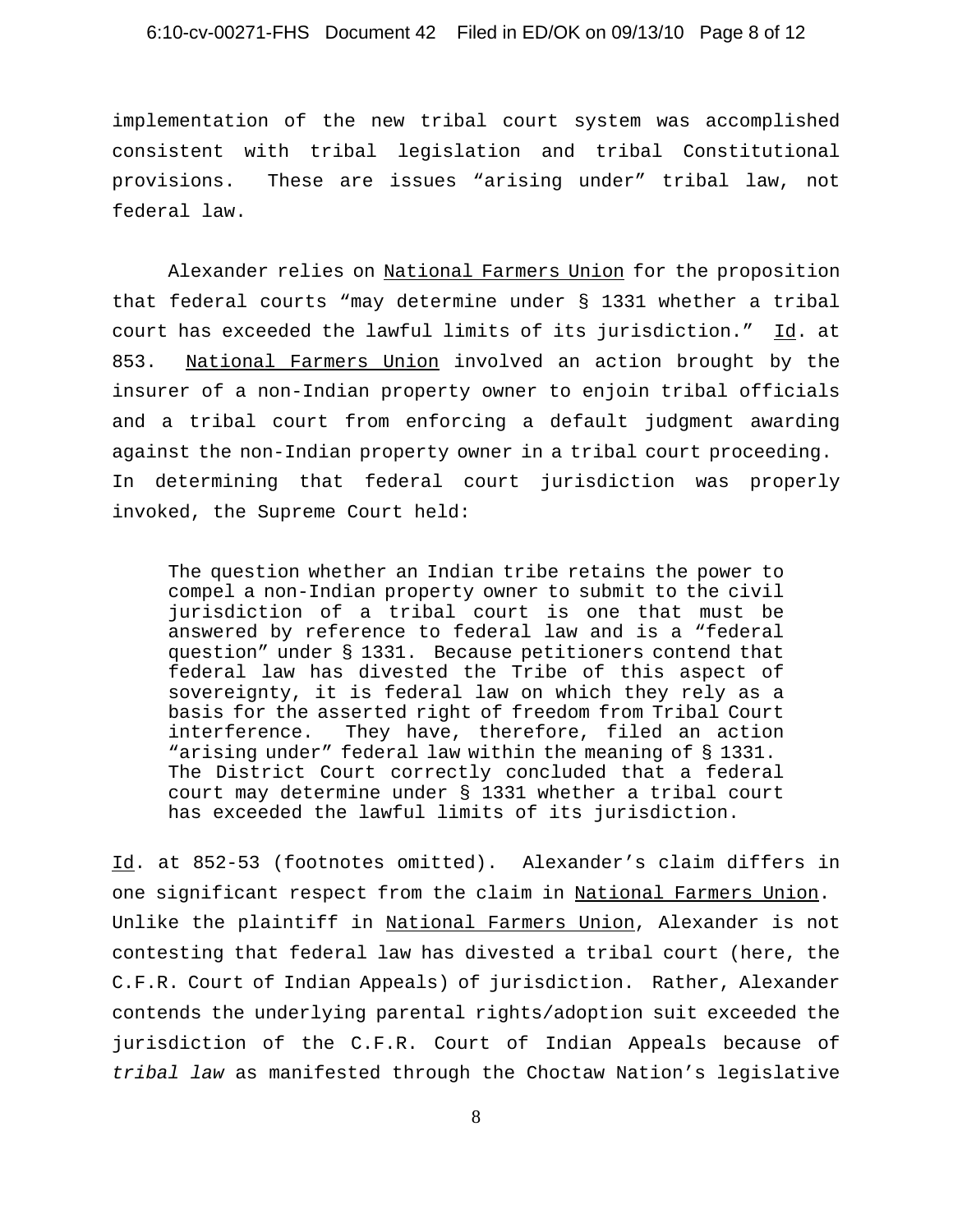# 6:10-cv-00271-FHS Document 42 Filed in ED/OK on 09/13/10 Page 9 of 12

and executive bodies. Thus, the jurisdictional implication of federal law, present in National Farmers Union by virtue of the assertion of tribal court jurisdiction over a non-Indian property owner, is lacking in the instant case. Consequently, because Alexander claim does not "arise under" federal law, the Court finds that section 1331 does not afford a basis for federal court jurisdiction.

Alexander also contends this action arises under the Commerce Clause, Article I, Section 8, and under 42 U.S.C. § 1983 *et* seq. In his jurisdictional brief to the Court, Alexander fails to establish how this action arises under the Commerce Clause. All that Alexander can offer is the statement that counsel "recalls reading a case that attributed the Commerce Clause to jurisdiction over the tribes, but is currently unable to locate or identify the case." Alexander's Response to Court Show Cause Order, p. 2 (Dkt. No. 34). This statement is insufficient to sustain Alexander's burden of establishing federal subject matter jurisdiction under the Commerce Clause. As to Alexander's contention that this claim arises under 42 U.S.C. § 1983, Alexander asserts that "a parent's fundamental right over the care, custody and control of their children has been held protected by the Due Process Clause of the Fourteenth Amendment." Id. at 3. While Alexander's statement is certainly true and 42 U.S.C. § 1983 has as its express purpose the enforcement of the provisions of the Fourteenth Amendment, Mitchum v. Foster, 407 U.S. 225, 238 (1972), 42 U.S.C. § 1983 nonetheless requires a showing of action taken under "color of state law" before federal court jurisdiction can be invoked. Jojols v. Chavez, 55 F.3d 488, 492 (10<sup>th</sup> Cir. 1995)(section 1983 litigation provides aggrieved persons with a forum to recover damages for "alleged violations of federal law committed by individuals acting under 'color of state law.'"). "The traditional definition of

9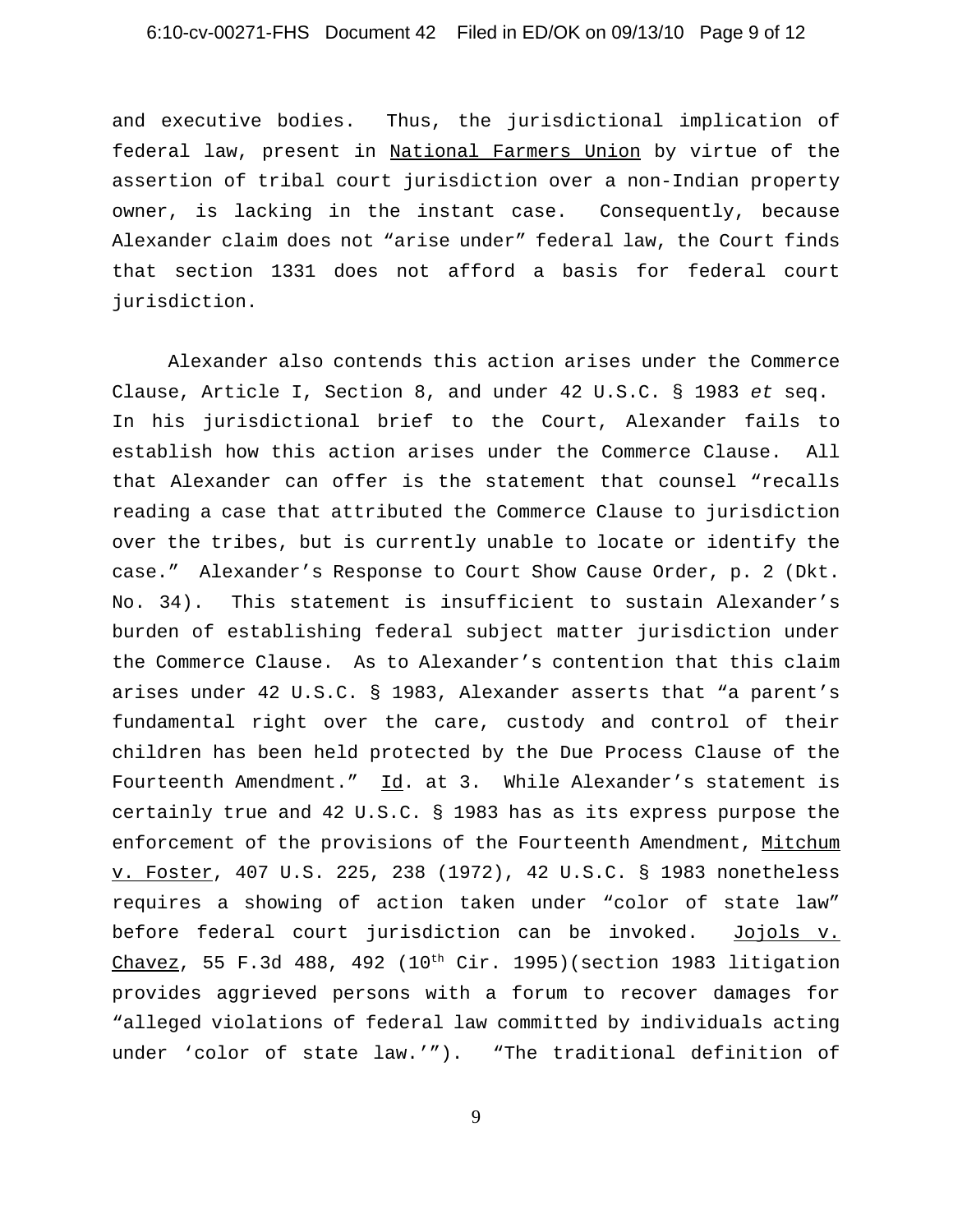# 6:10-cv-00271-FHS Document 42 Filed in ED/OK on 09/13/10 Page 10 of 12

acting under color of state law requires that the defendant in a § 1983 action have exercised power 'possessed by virtue of state law and made possible only because the wrongdoer is clothed with the authority of state law.'" West v. Atkins, 487 U.S. 42, 49 (1988)(quoting United States v. Classic, 313 U.S. 299, 326 (1941)). Alexander does not argue, and there is no evidence, that any defendant took action under "color of state law." As a result, 42 U.S.C. § 1983 is not an appropriate basis for the exercise of federal court jurisdiction.

Finally, Alexander attempts to invoke this Court's jurisdiction under the provisions of the Indian Civil Rights Act, 25 U.S.C. §§ 1301-1303 ("ICRA"). The ICRA "provides, as a matter of statute, for many of the same protections against tribal authority as would, in the case of federal or state authority, be provided as a matter of constitutional law." Cohen v. Winkleman, 428 F.Supp.2d 1184, 1187 (W.D. Okla. 2006). This includes the requirement that no Indian tribe "deprive any person of liberty or property without due process of law." 25 U.S.C. § 1302(8). Alexander contends due process has been violated when the C.F.R. Court of Indian Offense exercised jurisdiction "when it has no jurisdiction." Alexander's Response to Court's Show Cause Order (Dkt. No. 34 at 4).

In Santa Clara Pueblo v. Martinez, 436 U.S. 49, 58-59 (1978), the Supreme Court recognized that Indian tribes, as sovereigns, possess immunity from suit and it held that, in light of such immunity, the ICRA does not "authorize the maintenance of suits against a tribe nor does it constitute a waiver of sovereignty." Walton v. Pueblo, 443 F.3d 1274, 1278 (10<sup>th</sup> Cir. 2006)(citing Santa Clara Pueblo, 436 at 59). Additionally, "the ICRA does not create a private cause of action against a tribal official." Walton, 443

10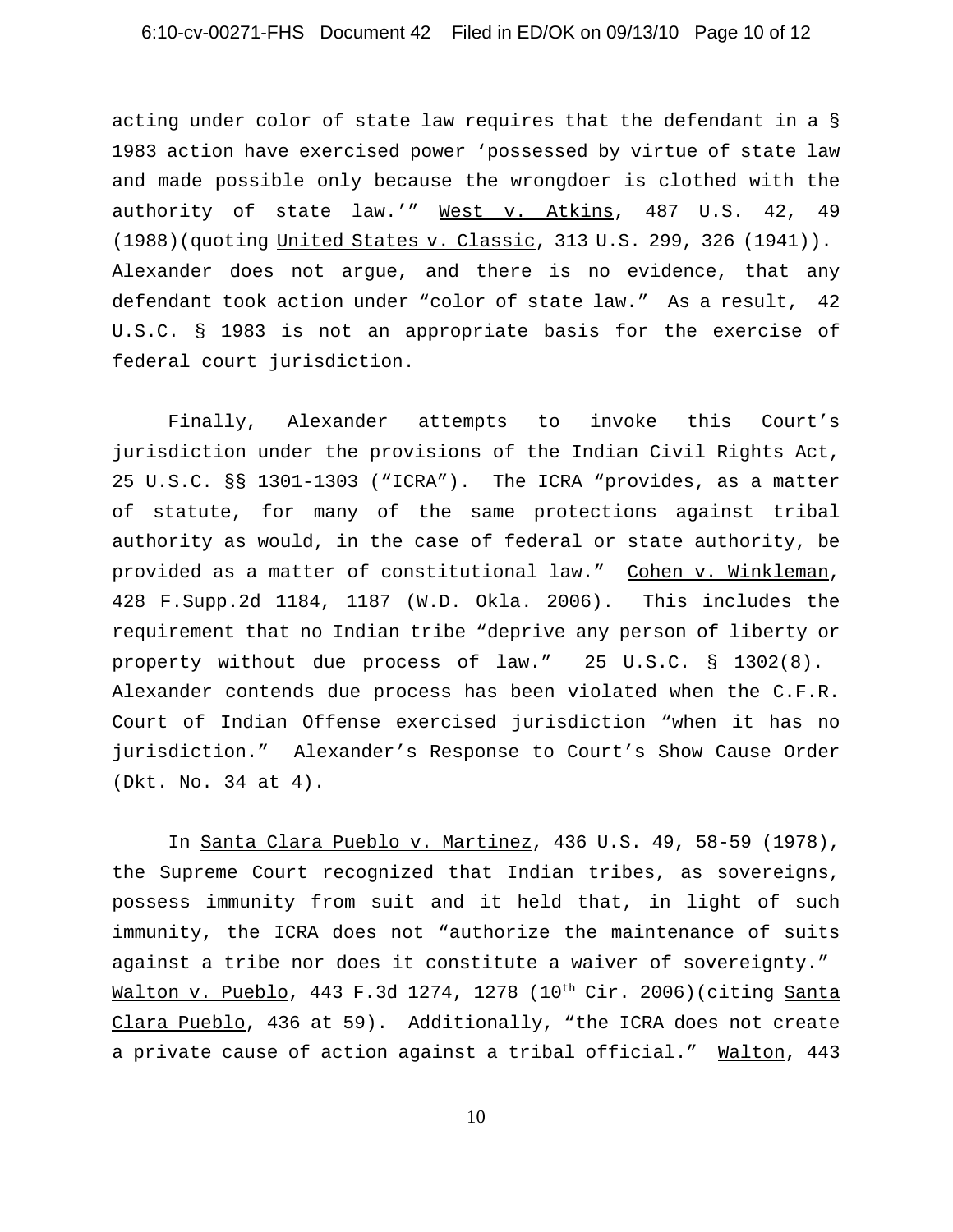### 6:10-cv-00271-FHS Document 42 Filed in ED/OK on 09/13/10 Page 11 of 12

F.3d at 1278. The one exception to this holding is the ICRA's waiver of tribal immunity as to habeas corpus actions.  $\underline{Id}$ . This broad construction of sovereign immunity recognized in Santa Clara Pueblo is premised, in large part, "on the assumption that tribal forums were available to vindicate the rights created by the ICRA and that tribal courts are 'appropriate forums for the exclusive adjudication of disputes affecting important personal and property interests of both Indians and non-Indians.'" Cohen, 428 F.Supp.2d at 1187(quoting Santa Clara Pueblo, 436 U.S. at 65)).

A limited exception to Santa Clara Pueblo's jurisdictional bar has been recognized by the Tenth Circuit Court of Appeals in Dry Creek Lodge, Inc. v. Arapahoe and Shoshone Tribes, 623 F.2d 682  $(10<sup>th</sup> Cir. 1980)$ . The Tenth Circuit's decision in Dry Creek "has come to stand for the proposition that federal courts have jurisdiction to hear a suit against and Indian tribe under 25 U.S.C. § 1302, notwithstanding Santa Clara Pueblo, when three circumstances are present: (1) the dispute involves a non-Indian; (2) the dispute does not involve internal tribal affairs; and (3) there is no tribal forum to hear the dispute." Walton, 443 F.3d at 1278.<sup>9</sup> Alexander's claim does not satisfy this test. While the record is silent as to any non-Indian involvement in this action, the underlying dispute clearly involves a matter of internal tribal affairs in the form of a claim that the Chief of the Choctaw Nation usurped legislative duties by issuing an Executive Order declaring that the C.F.R. Court of Indian Appeals retained jurisdiction over pending appeals. A clearer case of an internal tribal matter would be hard to fathom. Additionally, there is indeed a tribal forum

<sup>9</sup> In Walton, the Tenth Circuit went on the note that this limited exception has "'minimal precedential value' and in the twenty-six years since Dry Creek, with the exception of Dry Creek itself, we have never found the rule to apply. Walton, 443 F.3d at 1278.